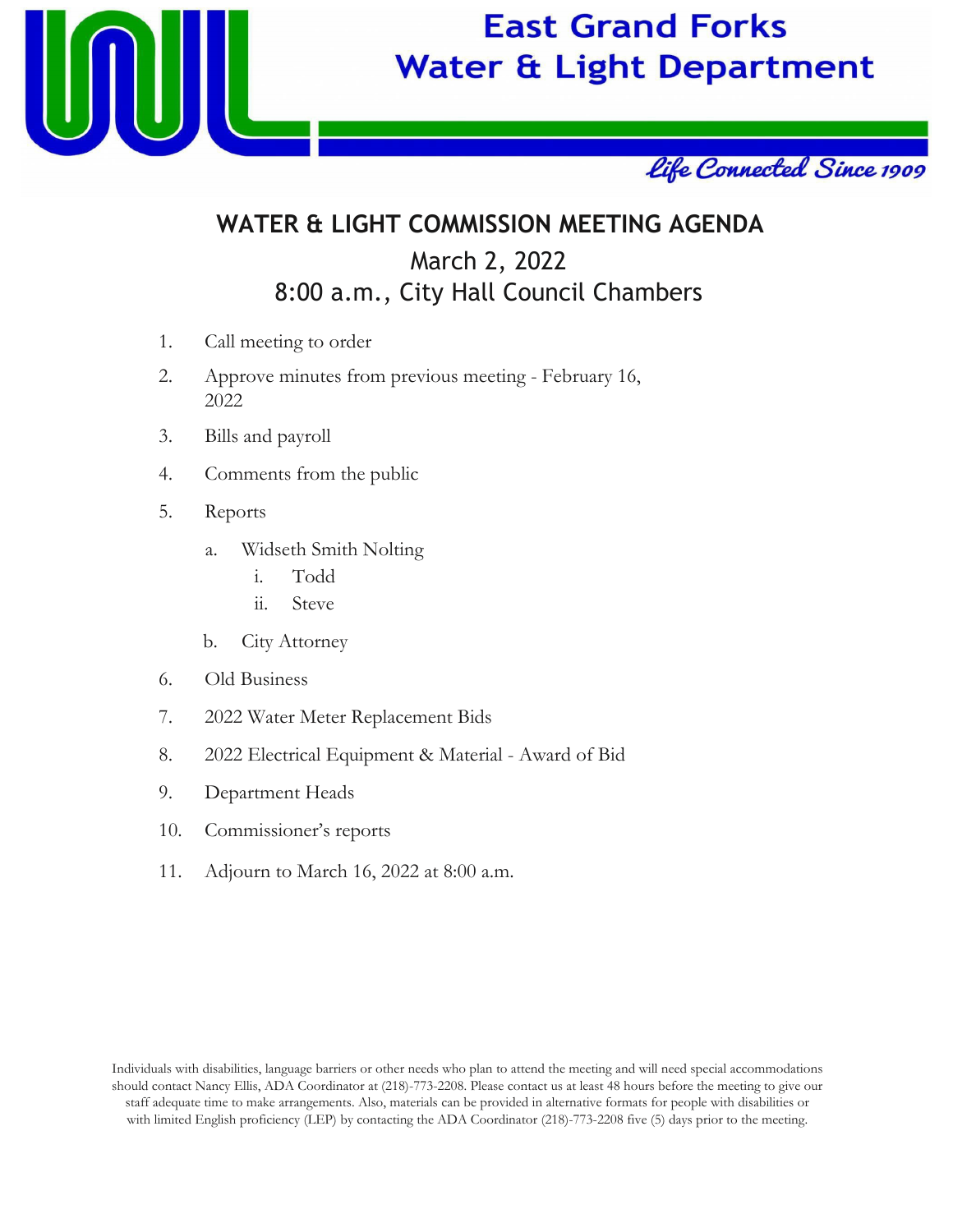Minutes of the regular meeting of the Water, Light, Power and Building Commission of the City of East Grand Forks, Minnesota held on February 16, 2022 at 8:00 am in the City Council Chambers. Present: Beauchamp, Quirk (remote), Grinde, DeMers Absent: None

Also present: Keith Mykleseth, Ron Galstad, Brian Johnson, Todd Grabanski, Steve Emery, Todd Forster, Alex Breyer – WSN, Brianna Feil, Kevin Hatcher, Corey Thompson, Tyler Tretter and Karla Anderson.

It was moved by Commissioner Quirk seconded by Commissioner DeMers that the minutes of the previous regular meeting of February 2, 2022 be approved as read. Voting Aye: Beauchamp, Quirk, Grinde, DeMers Voting Nay: None

It was moved by Commissioner DeMers seconded by Commissioner Quirk to authorize the Secretary to issue payment of the recommended bills and payroll in the amount of \$1,964,012.11. Voting Aye: Beauchamp, Quirk, Grinde, DeMers Voting Nay: None

It was moved by Commissioner Grinde seconded by Commissioner DeMers to approve the plans and specs for the 2022 Miscellaneous Electrical Distribution Construction Project; advertise for bids; and set bid date for March 17, 2022 at 2pm in the City Council Chambers. Voting Aye: Beauchamp, Quirk, Grinde, DeMers Voting Nay: None

It was moved by Commissioner Grinde seconded by Commissioner Quirk to approve the 2021 Accounts for Charge-off. Voting Aye: Beauchamp, Quirk, Grinde, DeMers Voting Nay: None

It was moved by Commissioner Grinde seconded by Commissioner Quirk to adjourn at 8:35 am to the next regular meeting on March 2, 2022 at 8:00 am to be held in the City Council Chambers. Voting Aye: Beauchamp, Quirk, Grinde, DeMers Voting Nay: None

> Lori Maloney Commission Secretary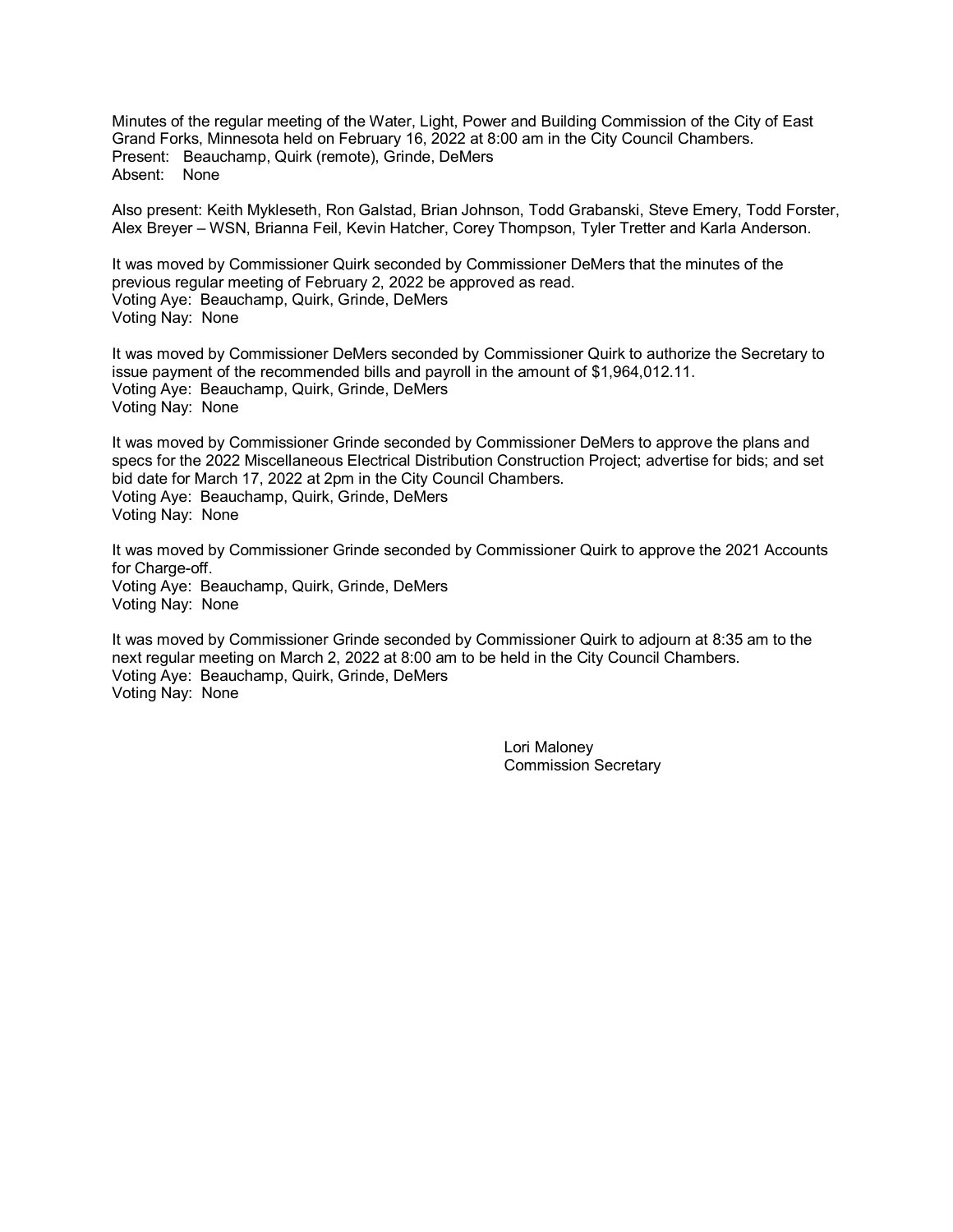### Accounts Payable

Check Register Totals Only

Printed: 2/18/2022 - 9:02 AM User: khatcher



**City of East Grand Forks** 

P. O. Box 373 East Grand Forks, MN 56721 (218) 773-2483

| <b>Check</b> | Date       | <b>Vendor No</b> | <b>Vendor Name</b>                | <b>Amount</b> | <b>Voucher</b> |
|--------------|------------|------------------|-----------------------------------|---------------|----------------|
| 517534       | 02/18/2022 | <b>PKM501</b>    | PKM Electric Co-op Inc            | 2,544.49      | $\overline{0}$ |
| 517535       | 02/18/2022 | <b>RRV501</b>    | RRV Co-op Power Assn              | 1,230.09      | $\overline{0}$ |
| 517536       | 02/18/2022 | <b>WAP500</b>    | Western Area Power Administration | 158,800.09    | $\overline{0}$ |
|              |            |                  | Check Total:                      | 162,574.67    |                |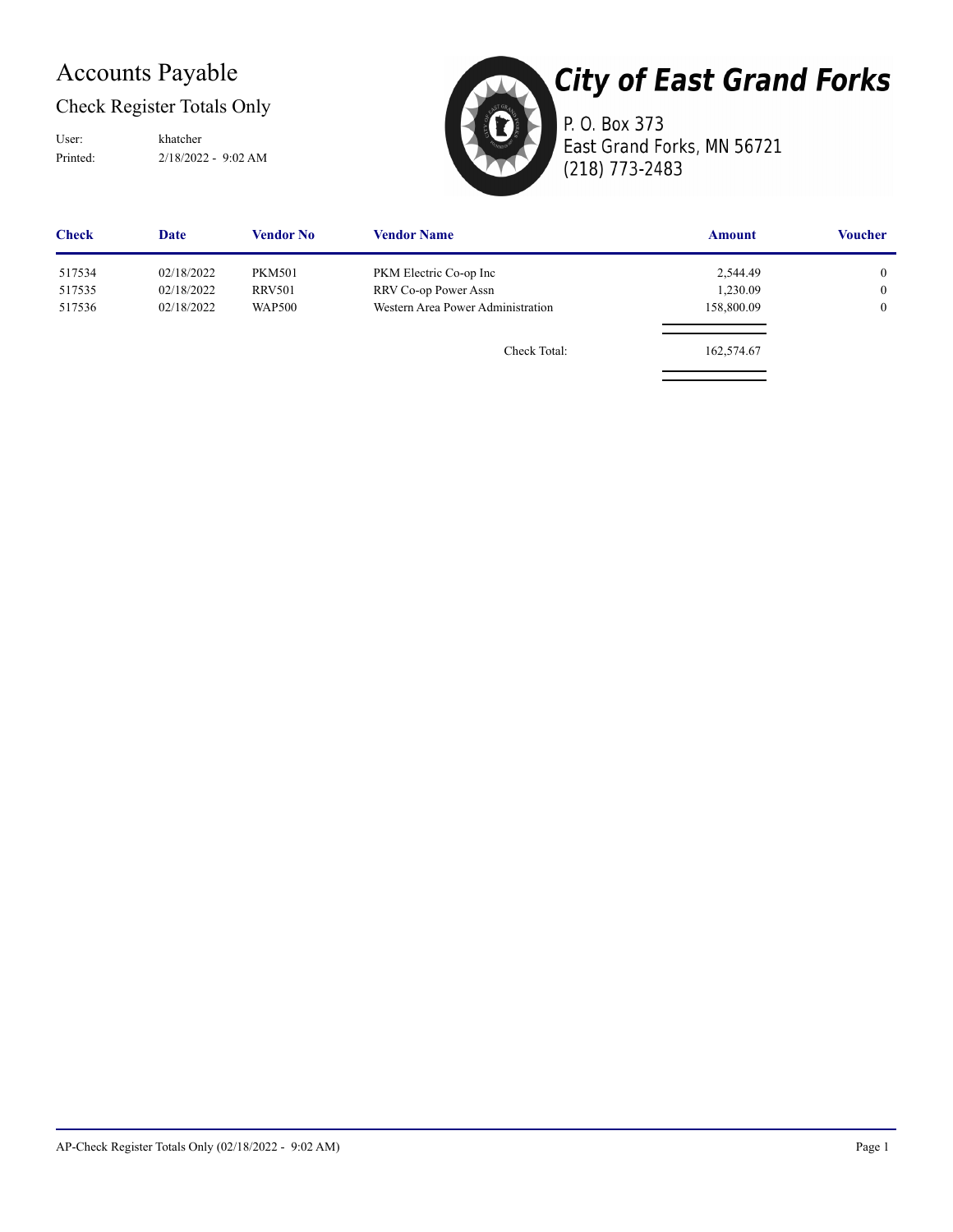### Accounts Payable

### Check Register Totals Only

Printed: 2/28/2022 - 3:10 PM User: khatcher



P. O. Box 373 East Grand Forks, MN 56721 (218) 773-2483

| <b>Check</b> | <b>Date</b> | <b>Vendor No</b> | <b>Vendor Name</b>                  | <b>Amount</b> | <b>Voucher</b>   |
|--------------|-------------|------------------|-------------------------------------|---------------|------------------|
| 517537       | 03/02/2022  | <b>ACM502</b>    | Acme Electric Companies             | 98.58         | $\boldsymbol{0}$ |
| 517538       | 03/02/2022  | <b>ADV501</b>    | <b>Advanced Business Methods</b>    | 73.45         | $\boldsymbol{0}$ |
| 517539       | 03/02/2022  | AWW503           | American Water Works Association    | 81.00         | $\mathbf{0}$     |
| 517540       | 03/02/2022  | <b>ARA500</b>    | <b>Aramark Uniform Services</b>     | 195.77        | $\mathbf{0}$     |
| 517541       | 03/02/2022  | <b>BOR501</b>    | Border States Electric Supply       | 1,094.28      | $\mathbf{0}$     |
| 517542       | 03/02/2022  | UB*01297         | Ahmed Breesam                       | 174.00        | $\mathbf{0}$     |
| 517543       | 03/02/2022  | <b>CAR571</b>    | Dan Cariveau                        | 150.00        | $\mathbf{0}$     |
| 517544       | 03/02/2022  | <b>CEN501</b>    | CenturyLink                         | 97.64         | $\boldsymbol{0}$ |
| 517545       | 03/02/2022  | UB*01294         | Sandy Cortez                        | 150.19        | $\boldsymbol{0}$ |
| 517546       | 03/02/2022  | <b>DAK508</b>    | DakTech Inc.                        | 1,523.66      | $\boldsymbol{0}$ |
| 517547       | 03/02/2022  | <b>EGF501</b>    | <b>EGF City</b>                     | 215,162.62    | $\boldsymbol{0}$ |
| 517548       | 03/02/2022  | <b>EXP501</b>    | Exponent                            | 649.36        | $\mathbf{0}$     |
| 517549       | 03/02/2022  | <b>FMF501</b>    | FM Forklift Sales & Service Inc     | 135.92        | $\mathbf{0}$     |
| 517550       | 03/02/2022  | <b>GFT501</b>    | GF Thur-O-Clean                     | 694.69        | $\mathbf{0}$     |
| 517551       | 03/02/2022  | UB*01300         | Valorie Guajardo                    | 63.17         | $\mathbf{0}$     |
| 517552       | 03/02/2022  | UB*01279         | Mariah Guldemann-Chiariello         | 43.33         | $\mathbf{0}$     |
| 517553       | 03/02/2022  | <b>HAC501</b>    | Hach Company                        | 194.88        | $\mathbf{0}$     |
| 517554       | 03/02/2022  | UB*01296         | Ferdosa Hassen                      | 71.09         | $\boldsymbol{0}$ |
| 517555       | 03/02/2022  | <b>IHM500</b>    | iHeartMedia                         | 644.84        | $\boldsymbol{0}$ |
| 517556       | 03/02/2022  | UB*01299         | Kadar Iman                          | 120.96        | $\boldsymbol{0}$ |
| 517557       | 03/02/2022  | <b>LEA501</b>    | League of MN Cities Insurance Trust | 149,099.73    | $\mathbf{0}$     |
| 517558       | 03/02/2022  | <b>JEM501</b>    | MaxAir, LLC                         | 597.15        | $\mathbf{0}$     |
| 517559       | 03/02/2022  | <b>MMT501</b>    | <b>MMTG</b>                         | 1,900.50      | $\boldsymbol{0}$ |
| 517560       | 03/02/2022  | UB*01295         | Samira Mohamed                      | 117.14        | $\mathbf{0}$     |
| 517561       | 03/02/2022  | <b>PIT504</b>    | <b>Pitney Bowes</b>                 | 44.46         | $\mathbf{0}$     |
| 517562       | 03/02/2022  | POW502           | Powerplan OIB                       | 319.44        | $\mathbf{0}$     |
| 517563       | 03/02/2022  | <b>TNT501</b>    | <b>TNT Outfitters</b>               | 152.00        | $\mathbf{0}$     |
| 517564       | 03/02/2022  | <b>TOS502</b>    | <b>Toshiba Financial Services</b>   | 690.87        | $\mathbf{0}$     |
| 517565       | 03/02/2022  | UB*01298         | Kayla Twete                         | 57.62         | $\mathbf{0}$     |
| 517566       | 03/02/2022  | <b>USB502</b>    | US Bank Corporate Payment Systems   | 1,334.13      | $\mathbf{0}$     |
| 517567       | 03/02/2022  | <b>WAT501</b>    | Water & Light Department            | 19,170.41     | $\mathbf{0}$     |
| 517568       | 03/02/2022  | <b>XCE501</b>    | Xcel Energy                         | 6,787.50      | $\mathbf{0}$     |
|              |             |                  |                                     |               |                  |

Check Total: 401,690.38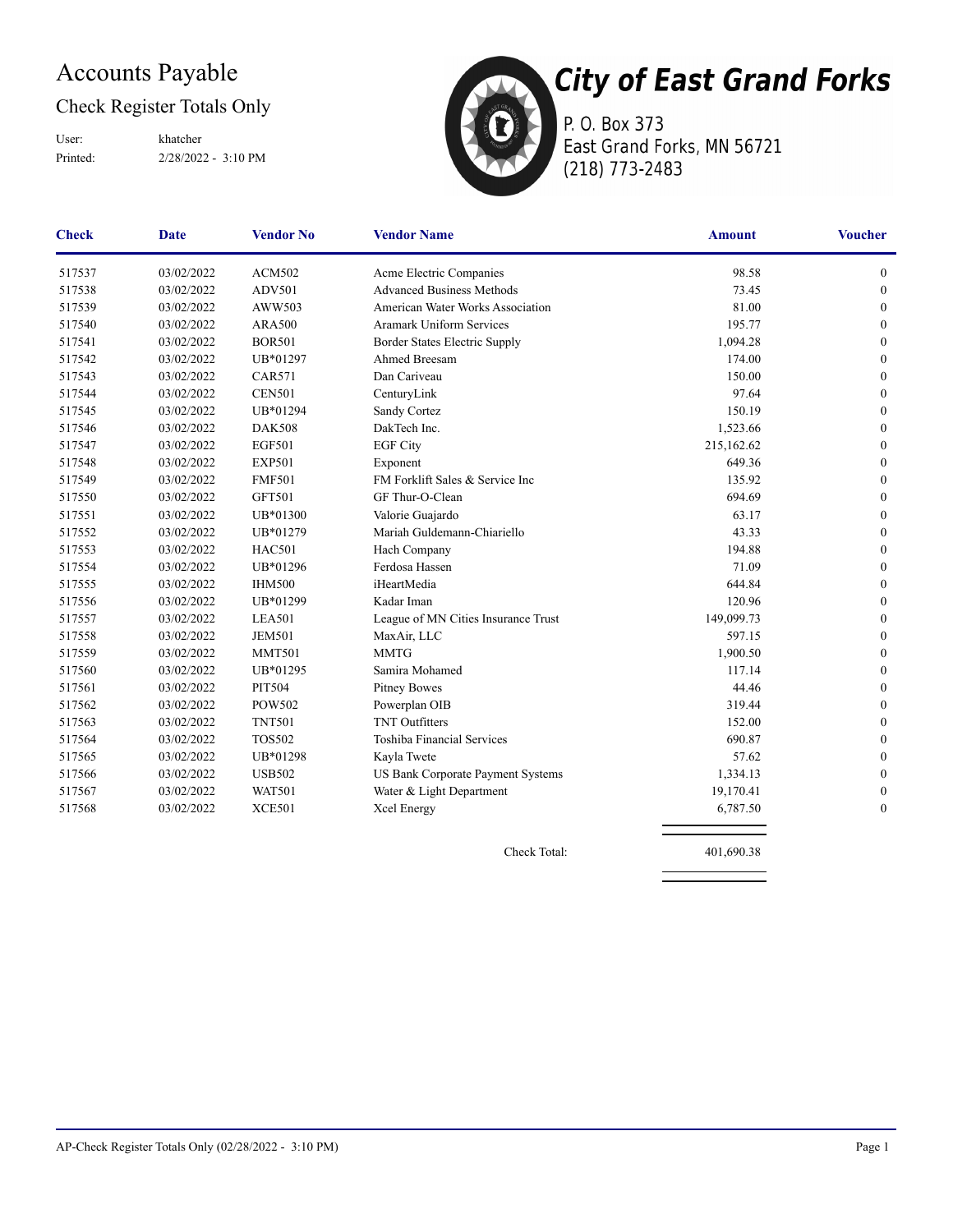### **Transaction Detail - Summary**

|                   | <b>Posting</b> | <b>MCCG</b> |            | <b>Merchant</b><br><b>Category Code</b>                                                                                                              | <b>Merchant</b>                     | <b>Merchant</b>       | <b>Taxpayer ID</b> | Trans    | <b>Posting</b> |                     |                     |                        |
|-------------------|----------------|-------------|------------|------------------------------------------------------------------------------------------------------------------------------------------------------|-------------------------------------|-----------------------|--------------------|----------|----------------|---------------------|---------------------|------------------------|
| <b>Trans Date</b> | Date           | Code        | <b>MCC</b> | <b>Description</b>                                                                                                                                   | Name                                | <b>State/Province</b> | Number (TIN)       | Amount   | <b>Type</b>    | <b>Purchase ID</b>  | <b>Trans Status</b> | <b>Disputed Status</b> |
|                   |                |             |            | Name: TODD GRABANSKI Account Number: **6344 Optional 1: Optional 2: Lost/Stolen Account: Replacement Account: Billing Type: Centrally Billed Account |                                     |                       |                    |          |                |                     |                     |                        |
| 01/24/2022        | 01/25/2022     | 240491      | 8220       | COLLEGES, UNIVERSITIES                                                                                                                               | NW LINEMAN COLLEGE<br><b>STUDEN</b> | ID                    | 820468903          | \$616.00 | <b>Memo</b>    | CIGT-008140C        | Not Reviewed No     |                        |
|                   |                |             |            | Name: BRIAN JOHNSON Account Number: **2647 Optional 1: Optional 2: Lost/Stolen Account: Replacement Account: Billing Type: Centrally Billed Account  |                                     |                       |                    |          |                |                     |                     |                        |
| 02/03/2022        | 02/04/2022     | 240491      | 8699       | <b>MEMBERSHIP</b><br><b>ORGANIZATIONS</b>                                                                                                            | PSN*MINNESOTA RWA MN                | MN                    | 391976510          | 250.00   | <b>Memo</b>    | 0320220205896857813 | Not Reviewed No     |                        |
| 02/15/2022        | 02/16/2022     | 240491      | 8999       | PROFESSIONAL SERVICES                                                                                                                                | SQ *INTEGRITY SHIPPING &            | ND.                   | 800429876          | 13.02    | <b>Memo</b>    | 00023058430151955   | Not Reviewed No     |                        |
|                   |                |             |            | Name: RAY RAKOCZY Account Number: **5668 Optional 1: Optional 2: Lost/Stolen Account: Replacement Account: Billing Type: Centrally Billed Account    |                                     |                       |                    |          |                |                     |                     |                        |
| 01/25/2022        | 01/26/2022     | 240491      | 8999       | PROFESSIONAL SERVICES                                                                                                                                | SQ *INTEGRITY SHIPPING &            | <b>ND</b>             | 800429876          | 12.64    | <b>Memo</b>    | 00023058430151156   | Not Reviewed        | No                     |
| 02/07/2022        | 02/08/2022     | 240491      | 8999       | PROFESSIONAL SERVICES                                                                                                                                | SQ *INTEGRITY SHIPPING &            | ND.                   | 800429876          | 25.55    | <b>Memo</b>    | 00023058430151658   | Not Reviewed        | No                     |
| 02/17/2022        | 02/21/2022     | 240497      | 5983       | FUEL DEALERS, OIL, WOOD                                                                                                                              | ORCHARD OIL                         | <b>ND</b>             | 450386829          | 237.50   | Memo           | 205190              | Not Reviewed        | No                     |
|                   |                |             |            | Name: MAREN SWINGEN Account Number: **9812 Optional 1: Optional 2: Lost/Stolen Account: Replacement Account: Billing Type: Centrally Billed Account  |                                     |                       |                    |          |                |                     |                     |                        |
| 01/27/2022        | 01/28/2022     | 240500      | 5999       | MISCELLANEOUS AND<br><b>SPECIAL</b>                                                                                                                  | KEITHS SECURITY WORLD               | <b>ND</b>             | 475229213          | 15.00    | <b>Memo</b>    | 1127781928556299    | Not Reviewed No     |                        |
| 02/02/2022        | 02/03/2022     | 240506      | 5533       | <b>AUTOMOTIVE</b><br>PARTS, ACCESSO                                                                                                                  | O'REILLY AUTO PARTS<br>1510         | MN                    | 860221312          | 13.90    | Memo           | 202202103803        | Not Reviewed No     |                        |
| 02/02/2022        | 02/03/2022     | 240506      | 5533       | <b>AUTOMOTIVE</b><br>PARTS, ACCESSO                                                                                                                  | O'REILLY AUTO PARTS<br>1510         | MN                    | 860221312          | 14.23    | <b>Memo</b>    | 202202103942        | Not Reviewed No     |                        |
| 02/02/2022        | 02/03/2022     | 240507      | 5251       | <b>HARDWARE STORES</b>                                                                                                                               | <b>HARDWARE HANK</b>                | MN                    | 411717424          | 8.13     | Memo           | 286090              | Not Reviewed No     |                        |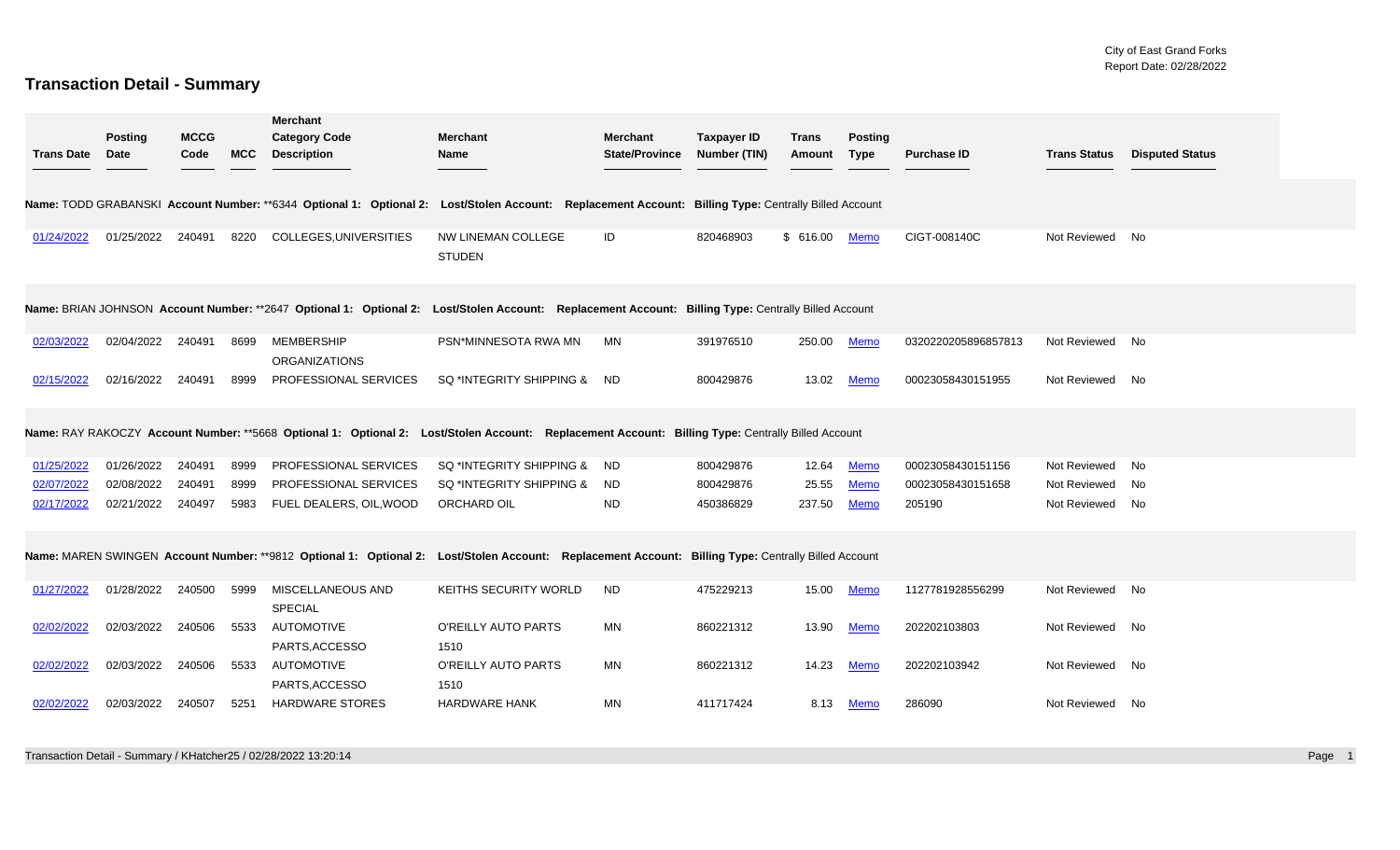### **Transaction Detail - Summary**

| <b>Trans Date</b>               | <b>Posting</b><br><b>Date</b> | <b>MCCG</b><br>Code | <b>MCC</b> | <b>Merchant</b><br><b>Category Code</b><br><b>Description</b>                                                                                        | <b>Merchant</b><br>Name | <b>Merchant</b><br><b>State/Province</b> | <b>Taxpayer ID</b><br>Number (TIN) | <b>Trans</b><br><b>Amount</b> | <b>Posting</b><br>Type | <b>Purchase ID</b> | <b>Trans Status</b> | <b>Disputed Status</b> |        |
|---------------------------------|-------------------------------|---------------------|------------|------------------------------------------------------------------------------------------------------------------------------------------------------|-------------------------|------------------------------------------|------------------------------------|-------------------------------|------------------------|--------------------|---------------------|------------------------|--------|
|                                 |                               |                     |            | Name: COREY THOMPSON Account Number: **9747 Optional 1: Optional 2: Lost/Stolen Account: Replacement Account: Billing Type: Centrally Billed Account |                         |                                          |                                    |                               |                        |                    |                     |                        |        |
| 02/02/2022                      | 02/03/2022                    | 240498              | 7399       | <b>BUSINESS SERVICES</b><br>-OTHER                                                                                                                   | AMAZON WEB SERVICES     | <b>WA</b>                                | 911986545                          | 3.50<br>\$                    | <b>Memo</b>            | 10000001796632     | Not Reviewed No     |                        |        |
| 02/09/2022                      | 02/10/2022                    | 240491              | 4814       | TELECOM SVC/CRED CRD<br>CALL                                                                                                                         | ZOOM.US 888-799-9666    | CA                                       | 611648780                          | 16.06                         | <b>Memo</b>            | opsnt7bklspyxqzh   | Not Reviewed No     |                        |        |
|                                 |                               |                     |            | Name: TYLER TRETTER Account Number: **4635 Optional 1: Optional 2: Lost/Stolen Account: Replacement Account: Billing Type: Centrally Billed Account  |                         |                                          |                                    |                               |                        |                    |                     |                        |        |
| 02/15/2022                      | 02/16/2022                    | 240507              | 5047       | WHOLESALE MED/DENTAL                                                                                                                                 | ZEE MEDICAL OMAHA       | <b>NE</b>                                | 470645804                          | 108.60                        | <b>Memo</b>            | 63541726784        | Not Reviewed        | No                     |        |
| <b>Total Number of Records:</b> |                               | 13                  |            |                                                                                                                                                      |                         |                                          |                                    |                               |                        |                    |                     |                        |        |
| Total                           |                               |                     |            |                                                                                                                                                      |                         |                                          |                                    | \$1,334.13                    |                        |                    |                     |                        |        |
|                                 |                               |                     |            |                                                                                                                                                      |                         | End of Report                            |                                    |                               |                        |                    |                     |                        |        |
|                                 |                               |                     |            | Transaction Detail - Summary / KHatcher25 / 02/28/2022 13:20:14                                                                                      |                         |                                          |                                    |                               |                        |                    |                     |                        | Page 2 |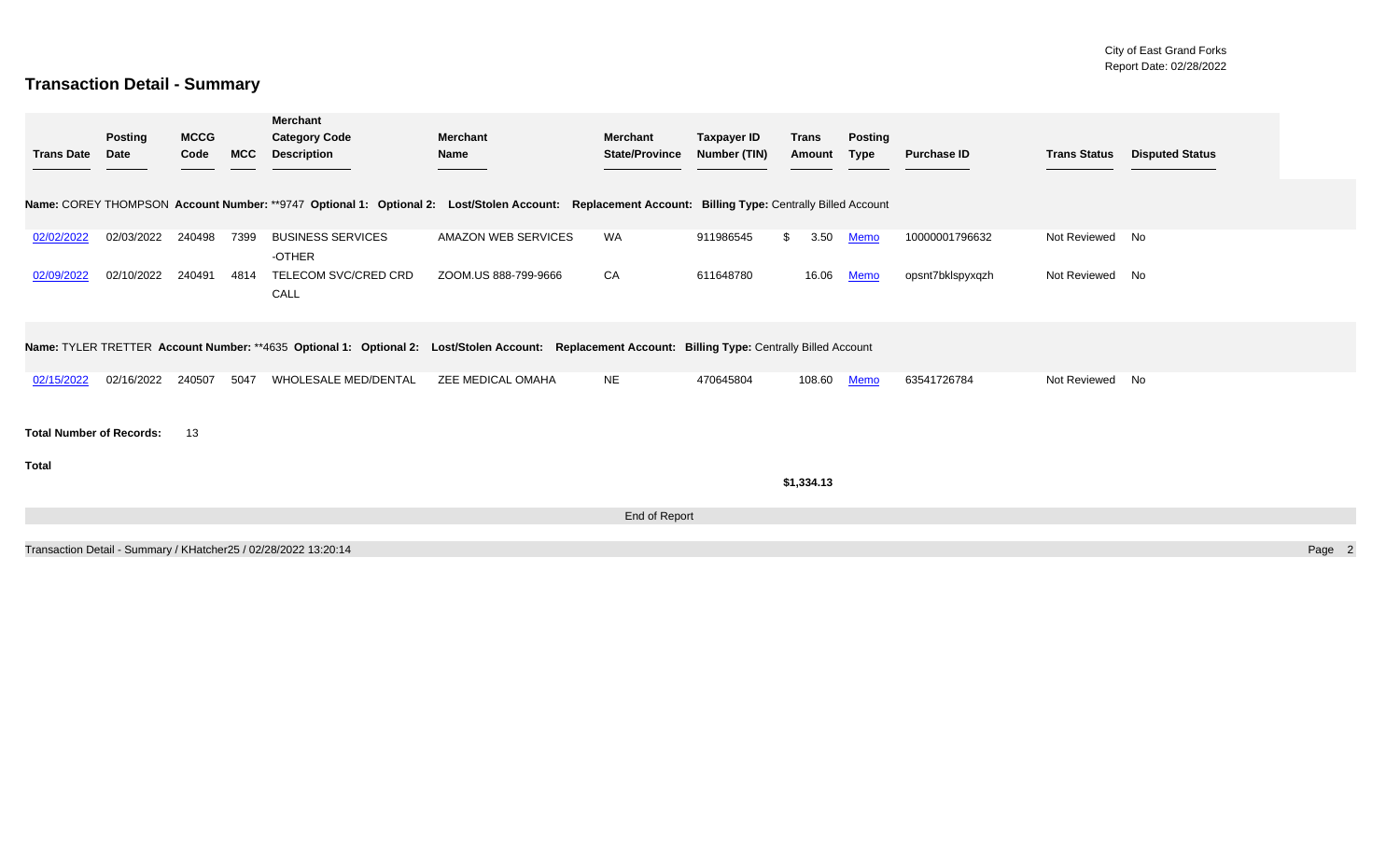| Dishwasher             | Brundin           | \$50.00  |
|------------------------|-------------------|----------|
| <b>ECM</b>             | Cariveau \$150.00 |          |
| <b>ECM</b>             | <b>Toso</b>       | \$150.00 |
| <b>ECM</b>             | Johnson \$150.00  |          |
| <b>ECM</b>             | Cumming \$150.00  |          |
| <b>El Water Heater</b> | <b>Brown</b>      | \$50.00  |
| Top Load Washer        | Holbeck \$ 75.00  |          |
| Total                  |                   | \$775.00 |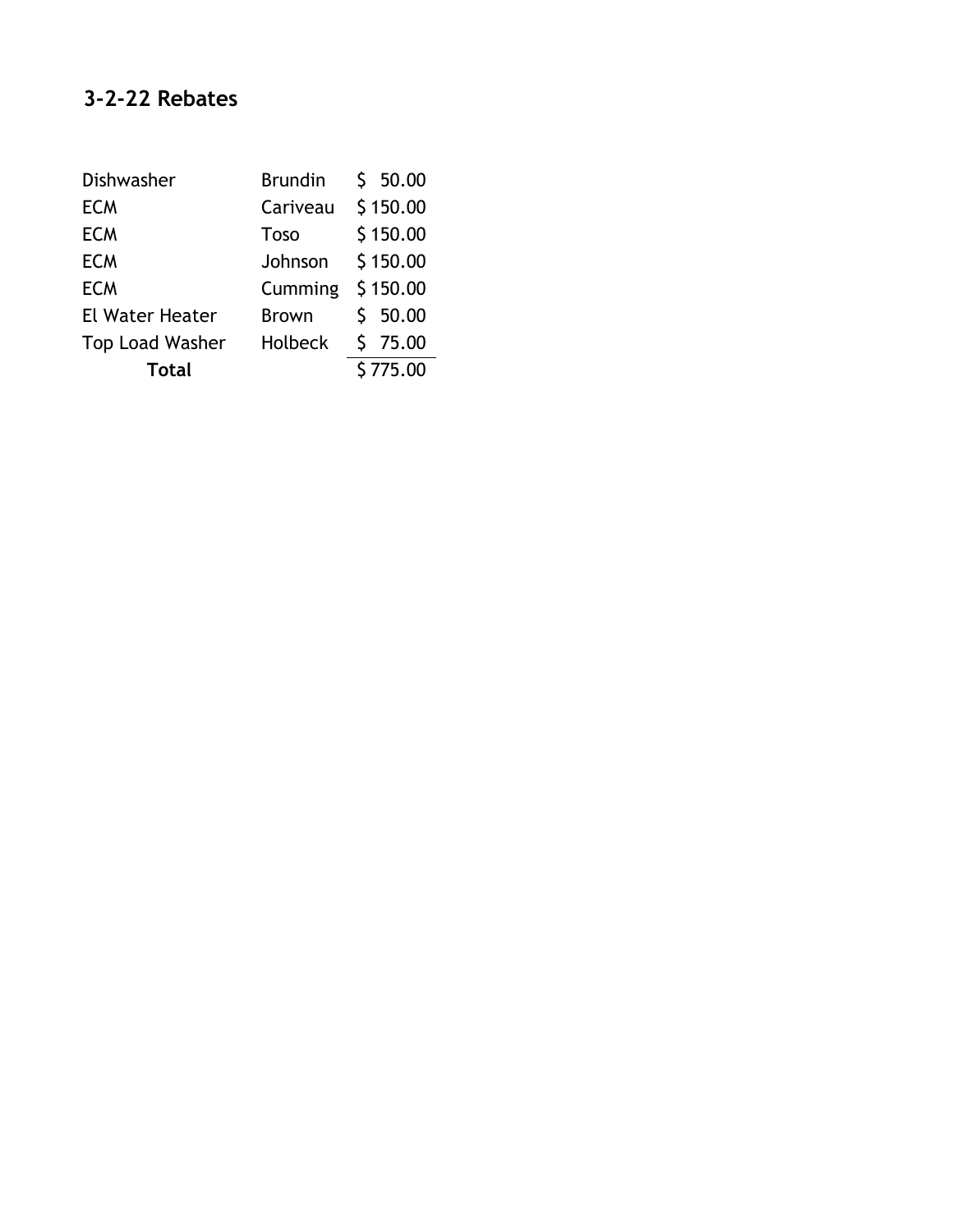# **Request for Water and Light Commission Action**

Date: **February 25, 2022** To: From: **om:** Steve Emery, PE  $RE:$ Members of the Commission Bids for Water Meter Replacement

#### **Background:**

We will be receiving bids for the Water Meter Replacement Project on Tuesday, March 1, 2022. We will tabulate bids and bring the bid results to the Commission Meeting on Wednesday for review and your consideration of award.

### Recommendation:

None